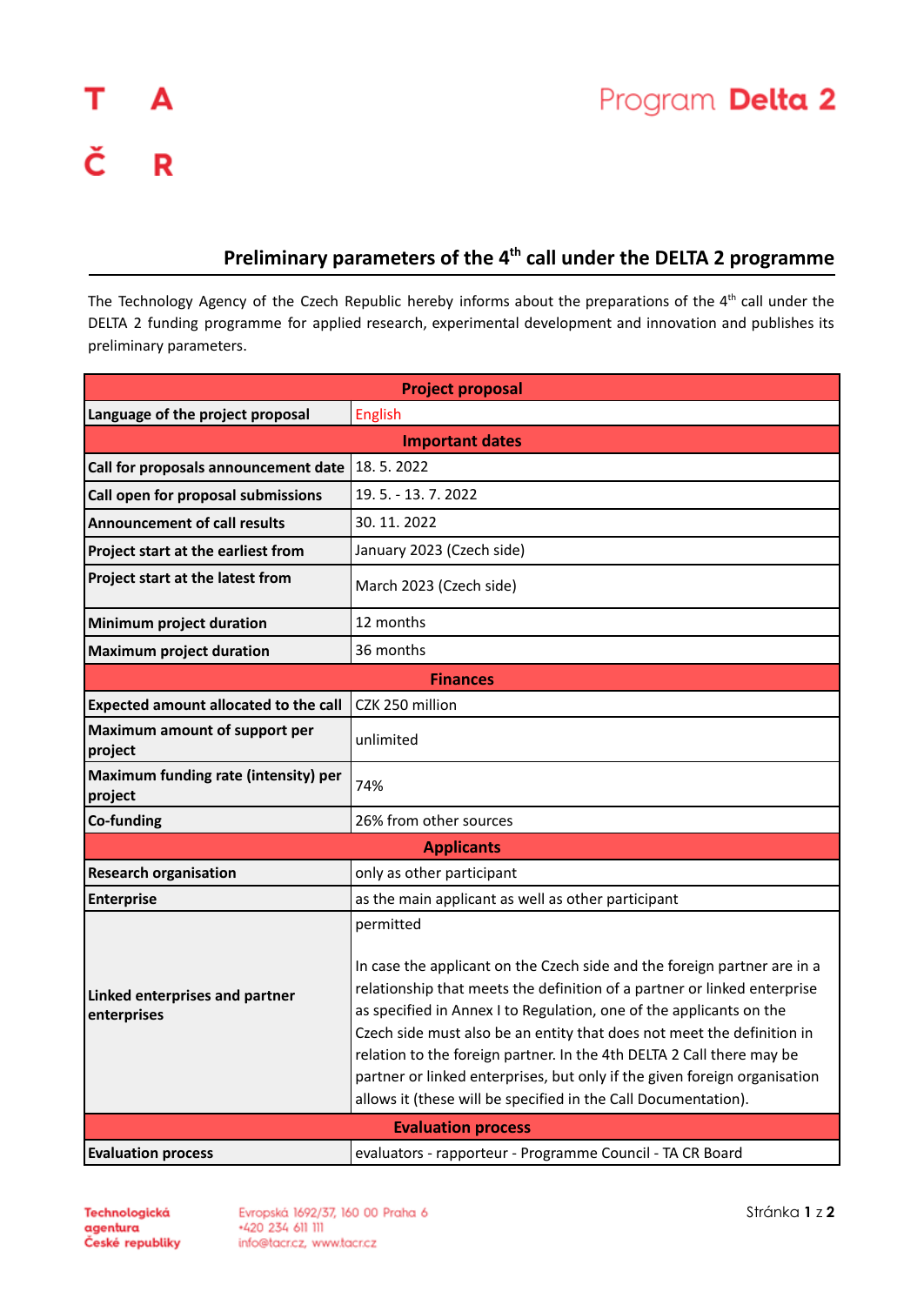## T A<br>Č R

| <b>Evaluation bonuses</b>            | Not applied                                                                                                                                                                                                                                                                                                                                                                                                                                                                                                                                                                                                                                                                                                                                                                                                                               |  |
|--------------------------------------|-------------------------------------------------------------------------------------------------------------------------------------------------------------------------------------------------------------------------------------------------------------------------------------------------------------------------------------------------------------------------------------------------------------------------------------------------------------------------------------------------------------------------------------------------------------------------------------------------------------------------------------------------------------------------------------------------------------------------------------------------------------------------------------------------------------------------------------------|--|
|                                      | <b>Cost categories</b>                                                                                                                                                                                                                                                                                                                                                                                                                                                                                                                                                                                                                                                                                                                                                                                                                    |  |
| <b>Personnel costs</b>               | eligible, including scholarships                                                                                                                                                                                                                                                                                                                                                                                                                                                                                                                                                                                                                                                                                                                                                                                                          |  |
| <b>Subcontracting</b>                | eligible                                                                                                                                                                                                                                                                                                                                                                                                                                                                                                                                                                                                                                                                                                                                                                                                                                  |  |
| <b>Indirect costs</b>                | eligible                                                                                                                                                                                                                                                                                                                                                                                                                                                                                                                                                                                                                                                                                                                                                                                                                                  |  |
| <b>Other direct costs</b>            | eligible                                                                                                                                                                                                                                                                                                                                                                                                                                                                                                                                                                                                                                                                                                                                                                                                                                  |  |
| <b>Charging of indirect costs</b>    |                                                                                                                                                                                                                                                                                                                                                                                                                                                                                                                                                                                                                                                                                                                                                                                                                                           |  |
| <b>Full cost</b>                     | <b>YES</b>                                                                                                                                                                                                                                                                                                                                                                                                                                                                                                                                                                                                                                                                                                                                                                                                                                |  |
| <b>Flat rate</b>                     | YES (up to 25 %)                                                                                                                                                                                                                                                                                                                                                                                                                                                                                                                                                                                                                                                                                                                                                                                                                          |  |
| <b>Outcomes</b>                      |                                                                                                                                                                                                                                                                                                                                                                                                                                                                                                                                                                                                                                                                                                                                                                                                                                           |  |
| Permitted types of outcomes          | $F_{\text{prum}}$ – registered design<br>$F_{uzit}$ - utility model<br>$Gprot - prototype$<br>$Gfunk$ - function sample<br>$N_{\text{lec}}$ - therapeutic procedure<br>N <sub>pam</sub> - conservation procedure<br>$N_{\text{map}}$ – maps with specialised content<br>$N_{\text{meta}}$ - methodologies and procedures accredited by a competent<br>authority<br>$N_{\text{metc}}$ - methodologies certified by a competent authority<br>$N_{\text{mets}}$ - methodologies approved by the appropriate state<br>administration authority which is in charge of the issue in question<br>$P$ - patent<br>R - software<br>S - specialised database<br>$Z_{\text{polop}}$ - pilot operation<br>Z <sub>tech</sub> - validated technology<br><b>O</b> - other outcomes<br>$N_{\text{mets}}$ – form for the $N_{\text{mets}}$ type of outcome |  |
| <b>Mandatory annexes to outcomes</b> | $P$ – patent search                                                                                                                                                                                                                                                                                                                                                                                                                                                                                                                                                                                                                                                                                                                                                                                                                       |  |
| <b>Specific parameters</b>           |                                                                                                                                                                                                                                                                                                                                                                                                                                                                                                                                                                                                                                                                                                                                                                                                                                           |  |
| <b>Foreign partners</b>              |                                                                                                                                                                                                                                                                                                                                                                                                                                                                                                                                                                                                                                                                                                                                                                                                                                           |  |
| <b>Cooperation confirmed</b>         | Federal Republic of Nigeria - National Agency for Science<br>and Engineering Infrastructure (NASENI)<br>Federative Republic of Brazil - The Brazilian Company for Research and<br>Industrial Innovation (EMBRAPII)<br>Federative Republic of Brazil - National Service for Industrial Training<br>(SENAI)<br>Jiangsu - Jiangsu Science and Technology Department (JSTD)<br>Republic of Korea - Korea Institute for Advancement of Technology (KIAT)<br>Republic of Korea - Korea Institute of Energy Technology Evaluation and<br>Planning (KETEP)                                                                                                                                                                                                                                                                                        |  |